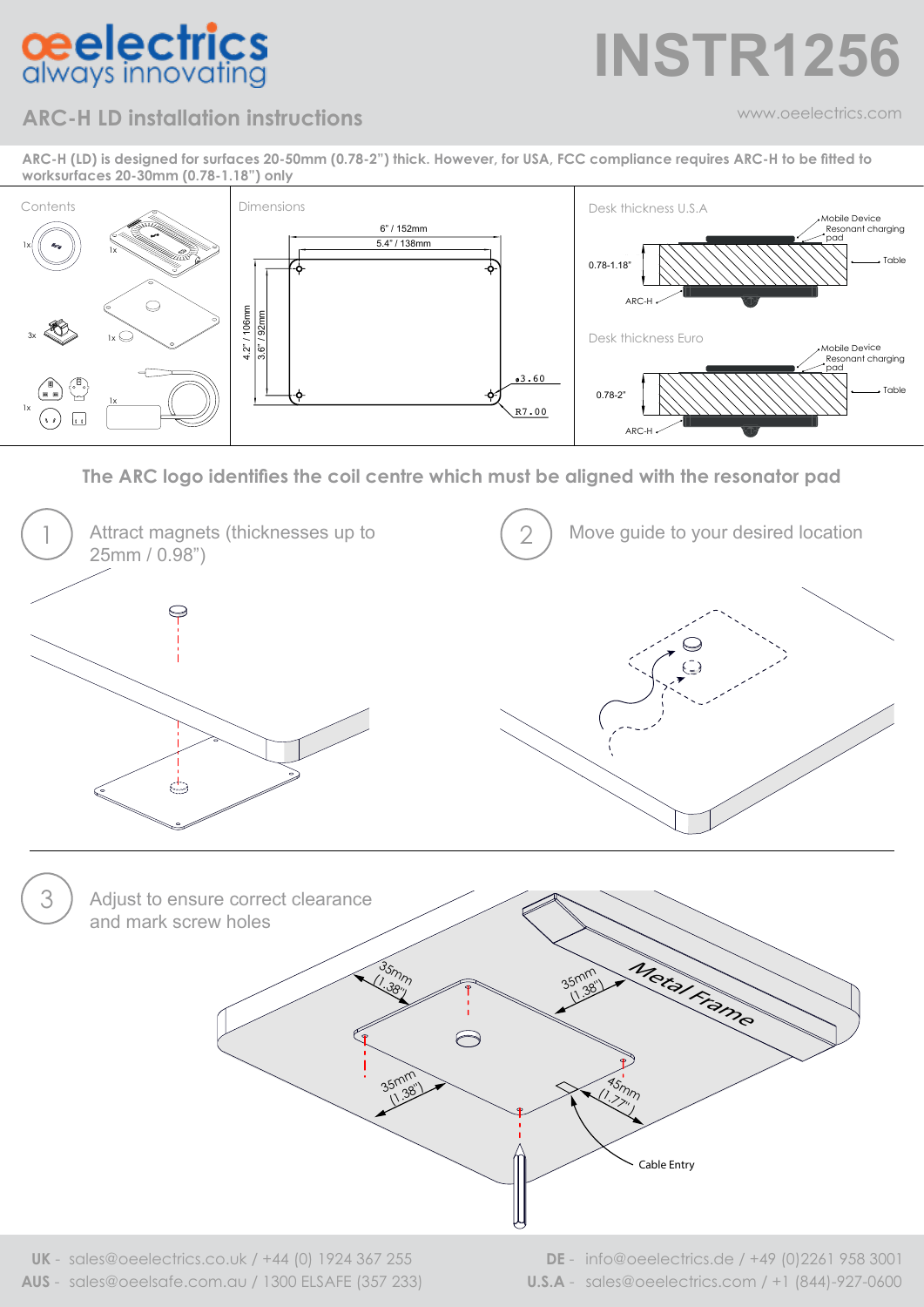### **ceelectrics**<br>always innovating

#### **ARC-H LD installation instructions** and the community of the community of the community of the community of the community of the community of the community of the community of the community of the community of the communi

**INSTR1256**